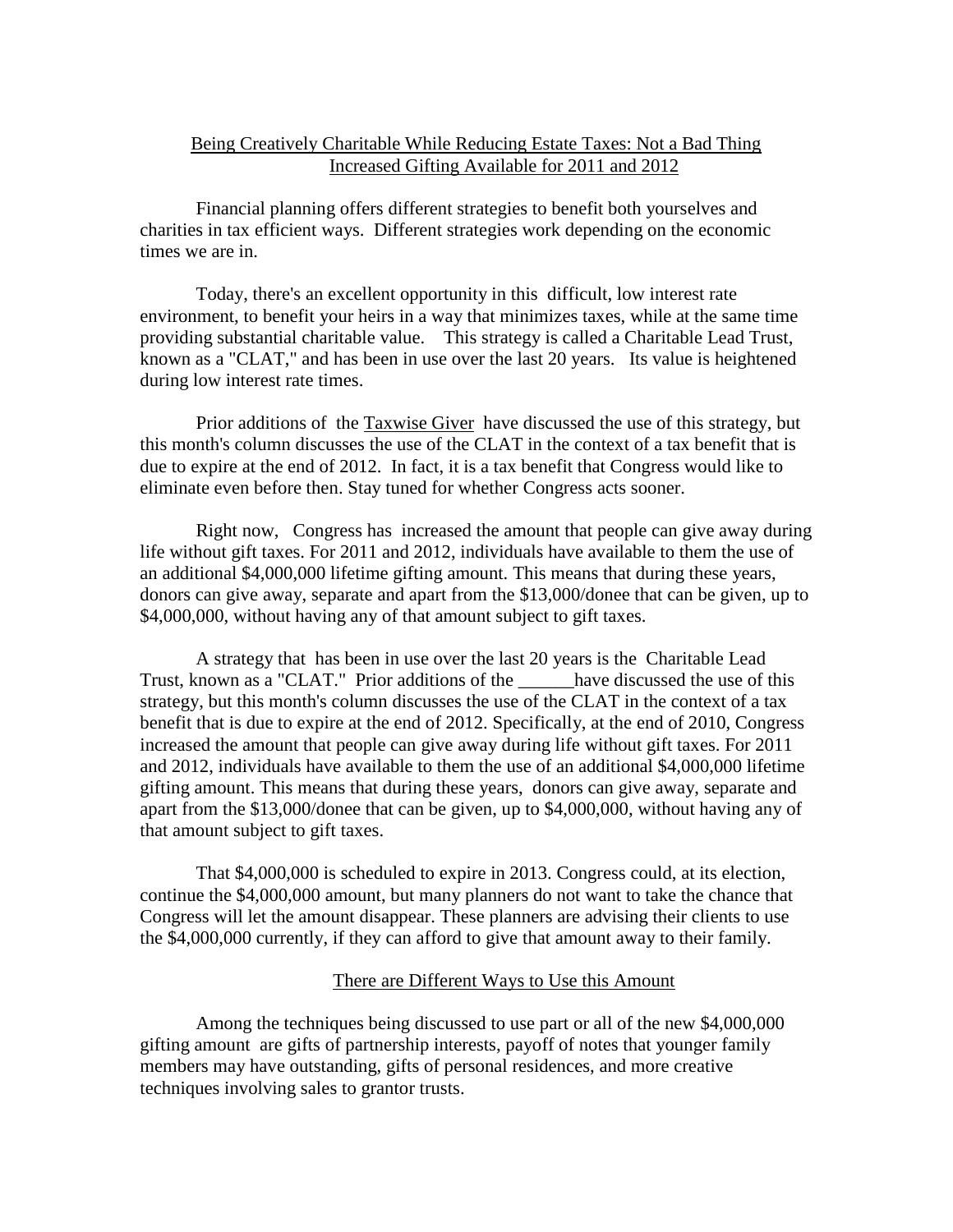In the charitable area, planners are also considering using CLATs to give away large amounts of property to both charities and individuals, free of any gift tax.

#### How it Works

A CLAT is an unchangeable **trust** in which one or more charities receive an annual amount, called an annuity, for a period of years. At the end of the period of years, any amount that remains in the trust is distributed to the children, or others, as the trust prescribes. The terms of the trust are as the creator determines, so the creator can determine the charities to be benefited, the eventual individual beneficiaries, the annuity amount, the type of investments in the trust, and the length of the charitable interest.

## The Power of a CLAT with the \$4,000,000 Gifting Amount

With the use of the increased gifting amount, a CLAT can be used to give away large amounts without gift tax, while providing charities with a certain amount for a limited time.

For example, if the donor wanted to transfer \$10,000,000 to his children, this would be a gift of \$10,000,000. Only \$4,000,000 would be free of a gift tax payment. Instead, the donor could use a CLAT to transfer that \$10,000,000. The donor would place these funds into a CLAT, and provide that the CLAT is to make annual gifts of 7 % of the initial principal, $1$  or \$70,000 annually, for 10 years to the JUF, or other designated charity or even charities. At the end of 10 years, any amount remaining passes to creditor protection trusts, say, for the benefit of the donor's children. $<sup>2</sup>$  $<sup>2</sup>$  $<sup>2</sup>$ </sup>

Because of the 10 year gift to the charities, the donor has not gifted \$10,000,000 to his family. Instead, the IRS says that the donor has gifted \$10,000,000 less the value of the amount going to charity. That amount is \$70,000 times 10 years, and is required to be valued pursuant to IRS rules.

Under those rules, the value of the gift in October, 2011, is approximately \$3.8 million. The donor would pay no gift tax because the donor would apply the \$4 million m (actually only \$3.8 of the \$4.0 million) gift tax exemption to the gift.

Assume that the trust returns on average 7 % annually, starting out in the first few years returning more than 7 %, and towards the end earning less than 7 %, but on average 7 %. At the end of 10 years, the full principal, \$10,000,000 remains in the trust free of any additional gift or estate tax. These amounts can pass to the family members in specially crafted trusts.

 $\overline{a}$ 

<span id="page-1-0"></span> $<sup>1</sup>$  The exact percentage will depend on the length of the charitable interest in the CLAT, and interest rates</sup> then in effect.

<span id="page-1-1"></span> $2^2$  The exact math will depend on required interest rates to be used in the calculations at the time the CLAT is set up.